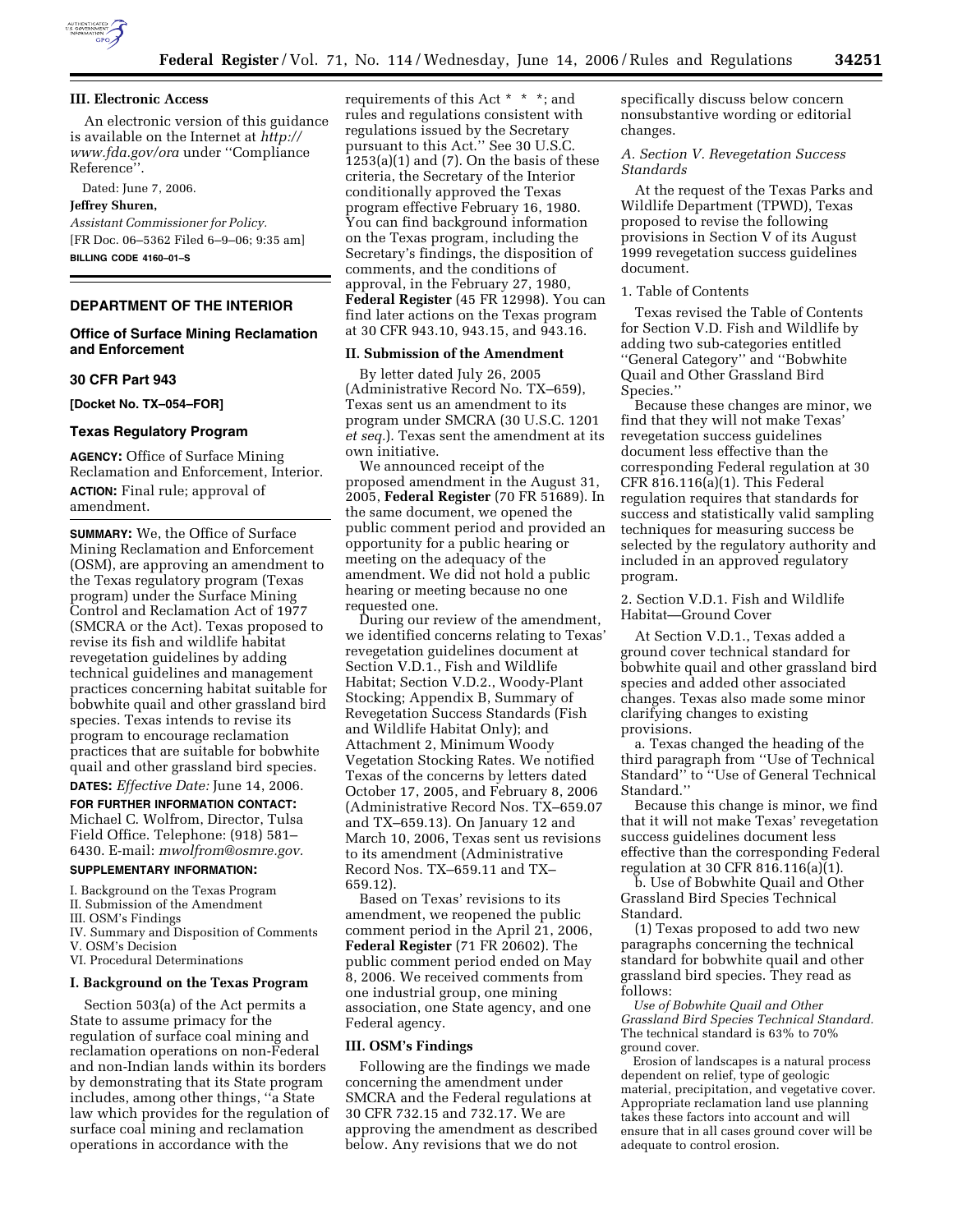(2) Texas revised the second, third, and fourth sentence of the paragraph entitled ''Statistical Comparison'' to read as follows:

The success standard for Bobwhite Quail habitat ground cover reflects a range since the technical standard is expressed as a range with a lower and upper value. For this habitat the success standard range is reflected by the lowest value of 57% [63%  $\times$  0.9] and the highest value of 77%  $[70\% \times 1.1]$ 

If the reclaimed area ground cover is equal to or greater than the lowest acceptable value, or in the case of Bobwhite Quail habitat also equal to or less than the highest acceptable value, there is no need to calculate a confidence interval (in this case, the reclaimed area will have met the revegetation success standard).

If the reclaimed area ground cover does not meet the acceptable value(s), perform a hypothesis test, using a one-sided 90% confidence interval (see Appendix A, bionomically-distributed data).

During our technical review, we found that the optimal habitat for bobwhite quail and many native grassland bird species is comprised of native warm season grasses with an approximate 63 to 70 percent ground cover density. This cover standard is recognized by past research and agencies with wildlife management responsibilities within the State of Texas. The technical standard for this habitat cover reflects a value range since the standard is expressed as a range with a lower and upper value. The 63 to 70 percent cover standard increases habitat suitability for game birds and allows flexibility to ensure erosion control and soil stabilization. Based on our technical review, we find that Texas' proposed technical standard meets the requirements of 30 CFR 816.116(a) and 816.116(b)(3)(iii). These regulations provide that success of revegetation must be judged on the effectiveness of the vegetation for the approved postmining land use. We, also, find that Texas' statistical comparison proposal is no less effective than 30 CFR 816.116(a)(2), which states, in part, that groundcover will be considered equal to the approved success standard when it is not less than 90 percent of the success standard. We further find that Texas' provision concerning erosion of landscapes will ensure that in all cases ground cover will be adequate to control erosion. Therefore, we are approving all the

changes that Texas proposed for Section V.D.1.

3. Section V.D.2. Fish and Wildlife Habitat—Woody-Plant Stocking

Texas added the following new paragraph under the heading ''Use of Technical Standards.''

Motte locations planted to support Bobwhite Quail and other grassland bird species habitat shall be mapped at the time of planting. The success of woody plant stocking (stem count) will be based on meeting or exceeding the technical standard for motte density per acre and by counting the number of stems per motte.

We find that the above paragraph is no less effective than the Federal regulation at 30 CFR 816.116(b)(3)(i), which requires that minimum stocking and planting arrangements be specified by the regulatory authority on the basis of local and regional conditions and after consultation with and approval by the State agencies responsible for the administration of forestry and wildlife programs. Attachment 2, which is discussed below, contains the minimum woody vegetation stocking rates and planting standards for mottes. Texas requires consultation and approval on a permit-specific basis. Therefore, we are approving Section V.D.2.

# *B. Appendix B Summary of Revegetation Success Standards—Fish and Wildlife Habitat Only*

Texas revised revegetation parameters and performance standards for the ground cover and woody-plant stocking rate sections of the table in Appendix B.

1. The first paragraph of the ground cover portion of the table is revised by adding the word ''General.'' The revised paragraph reads as follows:

90% of the Following General Technical Standard: 78%

2. Texas proposed to add a second paragraph to the ground cover portion of the table that reads as follows:

90% (lower limit) and 110% (upper limit) of the following Bobwhite Quail and [Other] Grassland Bird Species Technical Standard: 63%–70%

3. Texas revised the first paragraph of the Woody-Plant Stocking Rate portion of the table as follows:

90% of the Following Technical Standard except for mottes used to support Bobwhite Quail and [Other] Grassland Bird Species the standard for which is based on meeting or exceeding the following Technical Standard:

Site-specific success standards will be developed by the permittee through consultation with the Texas Parks and Wildlife Department. Standards will be approved by the Texas Parks and Wildlife Dept.

We find that the above revisions and addition are no less effective than the Federal regulation at 30 CFR 816.116(b)(3). Therefore, we are approving the changes made to Appendix B.

*C. Attachment 2—Texas Parks and Wildlife Department (TPWD) Recommendations for the Development of Success Standards for Woody-Plant Stocking Rates* 

Texas made changes to the ''Minimum Woody Vegetation Stocking Rates'' table that is included in Attachment 2. The current table pertains to all fish and wildlife land use habitat categories. The revised table will include a general fish and wildlife land use habitat category and a specific fish and wildlife land use habitat category for bobwhite quail and other grassland bird species.

1. General Wildlife Land Type Category and Stocking Rates/Planting Standards

a. Texas added the headings ''General Wildlife Land Type Category'' and ''Stocking Rates/Planting Standards'' to the existing table.

b. Under the ''General Wildlife Land Type Category'' heading, Texas added the language ''(See Note 1)'' after the subheading of ''Hardwood.'' Texas added ''Note 1'' to the bottom of the revised table. It reads as follows: ''Note 1: Up to 30% of the planting standard can be pine. Longleaf pine is preferred, with native warm season grasses interspersed.'' Texas also removed the subheading of ''Pine'' along with the ''Statewide'' designation. Under the Stocking Rates/Planting Standards heading, Texas removed the language ''0 stems per acre'' for pine.

2. Fish & Wildlife Habitat—Bobwhite Quail and Other Grassland Bird Species and Stocking Rates/Planting Standards

Texas added to the existing ''Minimum Woody Vegetation Stocking Rates'' table, as shown below, a new land use habitat category for bobwhite quail and other grassland bird species and the associated stocking rates and planting standards.

| Fish & Wildlife Habitat-Bobwhite Quail and<br>other grassland bird species | Stocking rates/planting standards |
|----------------------------------------------------------------------------|-----------------------------------|
|----------------------------------------------------------------------------|-----------------------------------|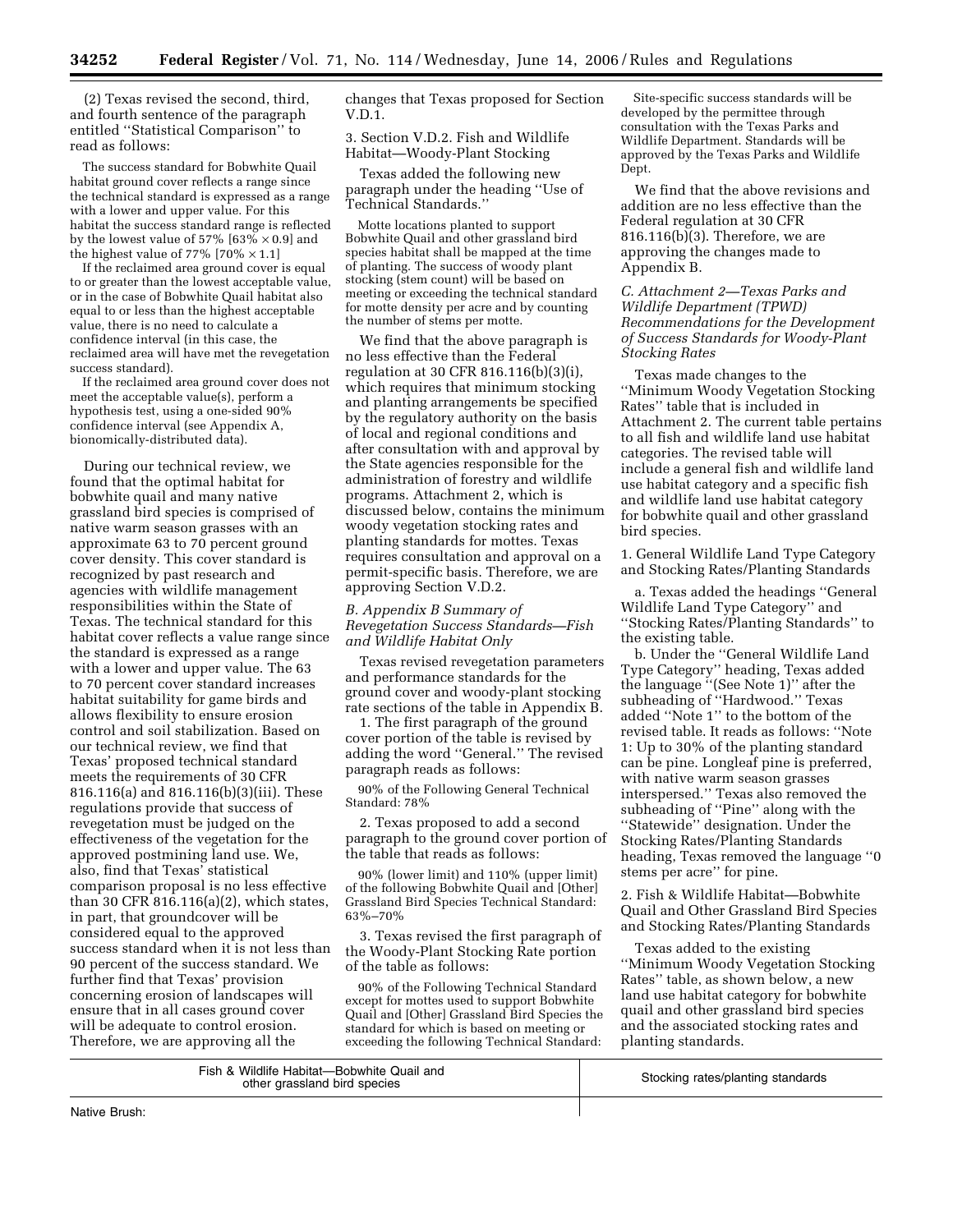| Fish & Wildlife Habitat-Bobwhite Quail and<br>other grassland bird species | Stocking rates/planting standards                                                  |  |
|----------------------------------------------------------------------------|------------------------------------------------------------------------------------|--|
| Statewide-Mottes                                                           | a. density of 2 mottes per acre.<br>b. mottes 30-50 feet in diameter.              |  |
| Hardwood or Pine Statewide                                                 | c. 125 stems per motte or 250 stems per acre.<br>0 to a maximum 20 stems per acre. |  |

During our technical review, we found that Texas' changes to the ''Minimum Woody Vegetation Stocking Rates'' table meet the requirements in the Texas Agricultural Extension Service, Publication L–5196. We further find that the ''Minimum Woody Vegetation Stocking Rates'' table is no less effective than the Federal regulation at 30 CFR 816.116(b)(3)(i). This Federal regulation requires that minimum stocking and planting arrangements be specified by the regulatory authority on the basis of local and regional conditions and after consultation with and approval by the State agency responsible for the administration of wildlife programs. In this case, the State agency is the Texas Parks and Wildlife Department. Therefore, we are approving the revisions made by Texas to the ''Minimum Woody Vegetation Stocking Rates'' table.

## *D. Normal Husbandry Practices for Surface-Mined Lands in Texas*

1. Texas revised the Table of Contents by adding ''Bobwhite Quail and Other Grassland Bird Species Habitat Management Practices'' to Section IV.E. Fish and Wildlife Habitat.

2. Texas revised Section IV.E. Fish and Wildlife Habitat by adding the following technical guidelines for ''Bobwhite Quail and Other Grassland Bird Species Habitat Management Practices'': Native Grass and Forb Restoration; Grazing, Patch Burning; Strip Discing; Brush Management; Prescribed Burning; and Bobwhite Ecology and Management.

Texas submitted revisions to its revegetation success guidelines document that describes the normal husbandry practices for managing bobwhite quail and other grassland bird species habitat that may be used by the permittee during the period of responsibility for revegetation success and bond liability without restarting the extended responsibility period. The Texas Coal Mining Regulation at 16 TAC 12.395(c)(4) allows Texas to approve selective husbandry practices provided it obtains prior approval from OSM that the practices are normal husbandry practices. The Federal regulation at 30 CFR 816.116(c)(4) allows each regulatory authority to approve selective husbandry practices

as normal husbandry practices, excluding augmented seeding, fertilization, or irrigation, provided it obtains prior approval for the practices from OSM in accordance with 30 CFR 732.17. These normal husbandry practices may be implemented without extending the period of responsibility for revegetation success and bond liability if such practices can be expected to continue as part of the postmining land use or if discontinuance of the practices after the liability period expires will not reduce the probability of permanent revegetation success. Approved practices must be normal husbandry practices within the region for unmined lands having land uses similar to the approved postmining land use of the disturbed area, including any pruning, reseeding, and transplanting needed because of these practices.

As discussed in the findings above, we find that the normal husbandry practices contained in Texas' revegetation success guidelines document satisfy the requirements of 30 CFR 816.116(c)(4).

# **IV. Summary and Disposition of Comments**

#### *Public Comments*

We asked for public comments on the amendment, and we received comments from one industrial group, one mining association, and one State agency. All the commenters agreed with the amendment.

On September 26, 2005, TXU Power (TXU) and on September 29, 2005, Texas Mining and Reclamation Association (TMRA) commented on the proposed amendment (Administrative Record Nos. TX–659.04 and TX– 659.05). TXU and TMRA commented that the reestablishment of vegetation and post-mine land use on mined land in Texas offers a unique opportunity for the creation of habitat for the benefit of upland and grassland bird species. They both commented that the proposed changes are based on the biology, ecology, and habitat requirements of bobwhite quail and other grassland bird species. They believed these changes will increase flexibility in revegetation options and make grassland bird habitat a viable post-mine land use alternative.

On October 4, 2005, TPWD commented on the proposed amendment (Administrative Record No. TX–659.06). TPWD commented that it coordinated this effort for over two years with TMRA, Texas Department of Agriculture, Texas Quail Technical Support Committee, Texas Quail Council, and U.S. Fish and Wildlife Service (FWS). TPWD stated that each of these groups is concerned that bobwhite quail and other grassland bird species are experiencing a downward trend in population, primarily due to declining native grassland habitats. They all see this as an opportunity to work on establishment of early successional and grassland habitats on reclaimed mine lands in Texas to assist in the recovery of these species. The TPWD further commented that the flexibility that is proposed in these revisions will allow mine companies to reclaim areas in native vegetation that is more suitable to these birds as well as other grassland species. This will provide opportunity for thousands of acres to be reclaimed in Texas for the benefit of these species.

We agree with all of the commenters; see our findings above approving the amendment.

# *Federal Agency Comments*

On August 10, 2005, and March 24, 2006, under 30 CFR 732.17(h)(11)(i) and section 503(b) of SMCRA, we requested comments on the amendment from various Federal agencies with an actual or potential interest in the Texas program (Administrative Record Nos. TX–659.01 and TX–659.14). FWS responded on September 6, 2005 (Administrative Record No. TX–659.02), that it provided input to TPWD during the development of the proposed revegetation guidelines. FWS also stated that it believed these new guidelines will make it easier for mining companies in Texas to use native grasses and forbs in their revegetation projects and recommend they be approved as proposed.

We agree with FWS; see our findings above approving the amendment.

# *Environmental Protection Agency (EPA) Concurrence and Comments*

Under 30 CFR 732.17(h)(11)(ii), we are required to get a written concurrence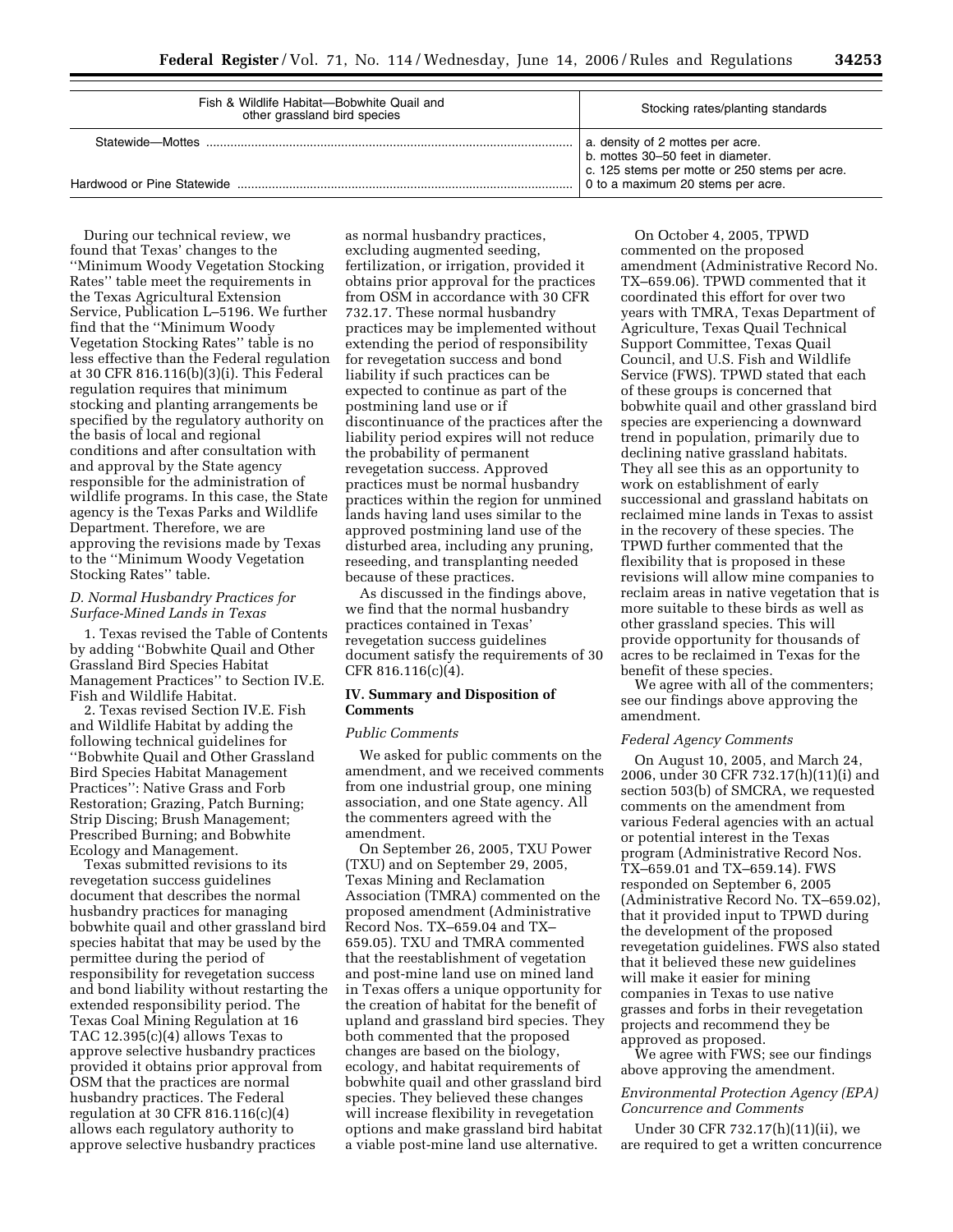from EPA for those provisions of the program amendment that relate to air or water quality standards issued under the authority of the Clean Water Act (33 U.S.C. 1251 *et seq.*) or the Clean Air Act (42 U.S.C. 7401 *et seq.*). None of the revisions that Texas proposed to make in this amendment pertain to air or water quality standards. Therefore, we did not ask EPA to concur on the amendment.

On August 10, 2005, and March 24, 2006, under 30 CFR 732.17(h)(11)(i), we requested comments on the amendment from the EPA (Administrative Record Nos. TX–659.01 and TX–659.14). The EPA did not respond to our request.

# *State Historical Preservation Officer (SHPO) and the Advisory Council on Historic Preservation (ACHP)*

Under 30 CFR 732.17(h)(4), we are required to request comments from the SHPO and ACHP on amendments that may have an effect on historic properties. On August 10, 2005, and March 24, 2006, we requested comments on Texas' amendment (Administrative Record Nos. TX–659.01 and TX–659.14), but neither responded to our request.

### **V. OSM's Decision**

Based on the above findings, we approve the amendment Texas sent us on July 26, 2005, and as revised on January 12, 2006, and March 10, 2006.

To implement this decision, we are amending the Federal regulations at 30 CFR part 943, which codify decisions concerning the Texas program. We find that good cause exists under 5 U.S.C. 553(d)(3) to make this final rule effective immediately. Section 503(a) of SMCRA requires that the State's program demonstrate that the State has the capability of carrying out the provisions of the Act and meeting its purposes. Making this rule effective immediately will expedite that process. SMCRA requires consistency of State and Federal standards.

# **VI. Procedural Determinations**

# *Executive Order 12630—Takings*

This rule does not have takings implications. This determination is based on the analysis performed for the counterpart Federal regulations.

# *Executive Order 12866—Regulatory Planning and Review*

This rule is exempted from review by the Office of Management and Budget (OMB) under Executive Order 12866.

# *Executive Order 12988—Civil Justice Reform*

The Department of the Interior has conducted the reviews required by section 3 of Executive Order 12988 and has determined that this rule meets the applicable standards of subsections (a) and (b) of that section. However, these standards are not applicable to the actual language of State regulatory programs and program amendments because each program is drafted and promulgated by a specific State, not by OSM. Under sections 503 and 505 of SMCRA (30 U.S.C. 1253 and 1255) and the Federal regulations at 30 CFR 730.11, 732.15, and 732.17(h)(10), decisions on proposed State regulatory programs and program amendments submitted by the States must be based solely on a determination of whether the submittal is consistent with SMCRA and its implementing Federal regulations and whether the other requirements of 30 CFR parts 730, 731, and 732 have been met.

### *Executive Order 13132—Federalism*

This rule does not have Federalism implications. SMCRA delineates the roles of the Federal and State governments with regard to the regulation of surface coal mining and reclamation operations. One of the purposes of SMCRA is to ''establish a nationwide program to protect society and the environment from the adverse effects of surface coal mining operations.'' Section 503(a)(1) of SMCRA requires that State laws regulating surface coal mining and reclamation operations be ''in accordance with'' the requirements of SMCRA, and section 503(a)(7) requires that State programs contain rules and regulations ''consistent with'' regulations issued by the Secretary pursuant to SMCRA.

# *Executive Order 13175—Consultation and Coordination With Indian Tribal Governments*

In accordance with Executive Order 13175, we have evaluated the potential effects of this rule on Federallyrecognized Indian tribes and have determined that the rule does not have substantial direct effects on one or more Indian tribes, on the relationship between the Federal Government and Indian tribes, or on the distribution of power and responsibilities between the Federal Government and Indian tribes. This determination is based on the fact that the Texas program does not regulate coal exploration and surface coal mining and reclamation operations on Indian lands. Therefore, the Texas

program has no effect on Federallyrecognized Indian tribes.

# *Executive Order 13211—Regulations That Significantly Affect the Supply, Distribution, or Use of Energy*

On May 18, 2001, the President issued Executive Order 13211 which requires agencies to prepare a Statement of Energy Effects for a rule that is (1) considered significant under Executive Order 12866, and (2) likely to have a significant adverse effect on the supply, distribution, or use of energy. Because this rule is exempt from review under Executive Order 12866 and is not expected to have a significant adverse effect on the supply, distribution, or use of energy, a Statement of Energy Effects is not required.

# *National Environmental Policy Act*

This rule does not require an environmental impact statement because section 702(d) of SMCRA (30 U.S.C. 1292(d)) provides that agency decisions on proposed State regulatory program provisions do not constitute major Federal actions within the meaning of section 102(2)(C) of the National Environmental Policy Act (42 U.S.C. 4332(2)(C)).

### *Paperwork Reduction Act*

This rule does not contain information collection requirements that require approval by OMB under the Paperwork Reduction Act (44 U.S.C. 3507 *et seq.*).

#### *Regulatory Flexibility Act*

The Department of the Interior certifies that this rule will not have a significant economic impact on a substantial number of small entities under the Regulatory Flexibility Act (5 U.S.C. 601 *et seq.*). The State submittal, which is the subject of this rule, is based upon counterpart Federal regulations for which an economic analysis was prepared and certification made that such regulations would not have a significant economic effect upon a substantial number of small entities. In making the determination as to whether this rule would have a significant economic impact, the Department relied upon the data and assumptions for the counterpart Federal regulations.

# *Small Business Regulatory Enforcement Fairness Act*

This rule is not a major rule under 5 U.S.C. 804(2), the Small Business Regulatory Enforcement Fairness Act. This rule: (a) Does not have an annual effect on the economy of \$100 million; (b) Will not cause a major increase in costs or prices for consumers,